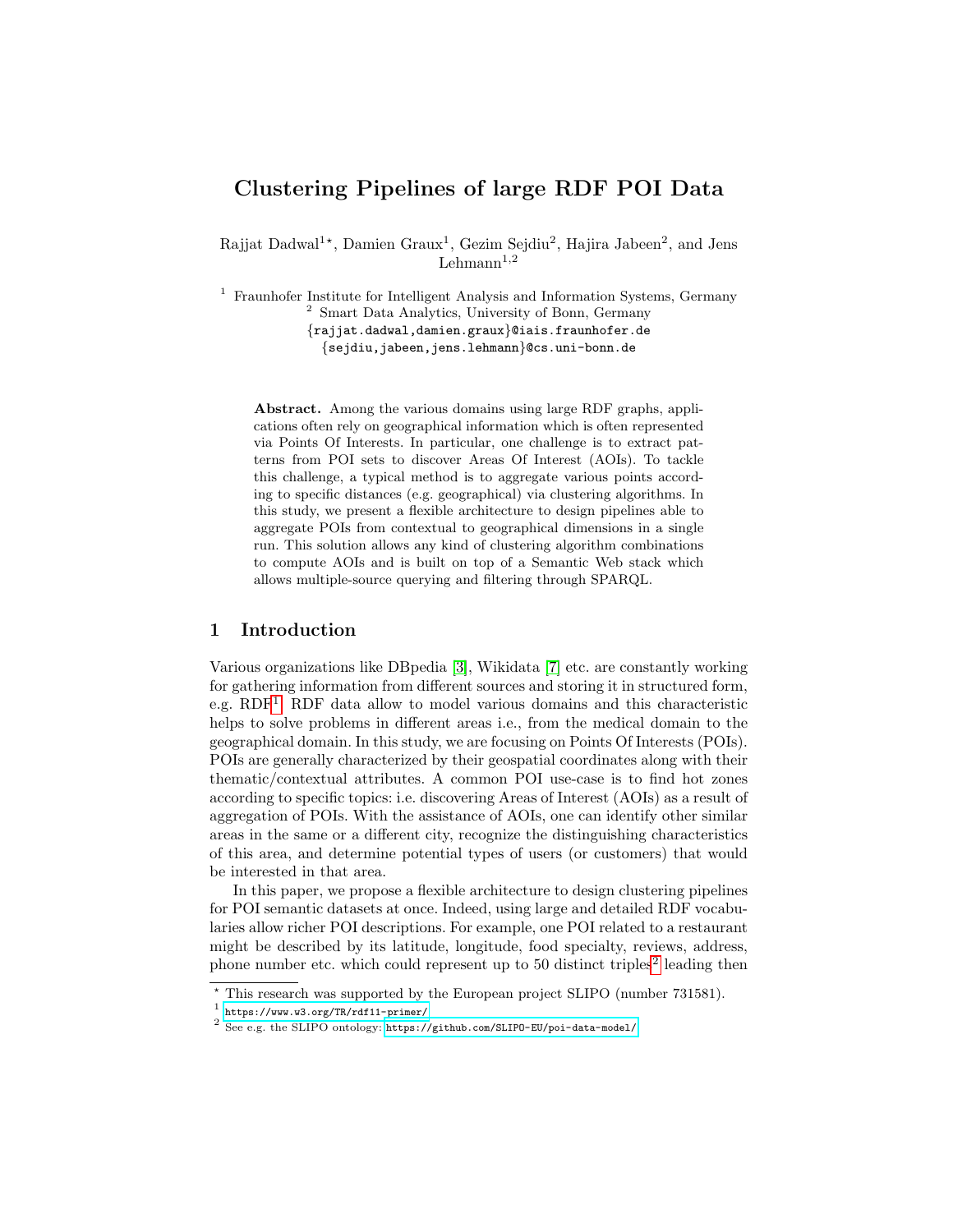to billions of RDF records overall. As a consequence, we require scalability and build our solution on top of the distributed semantic stack SANSA [\[4\]](#page-3-2) which benefits from Apache Spark [\[8\]](#page-3-3). The proposed architecture then enables any kind of clustering algorithm combinations on POI RDF data.

#### 2 Architecture overview

In order to process RDF (containing POIs) datasets in an efficient and scalable way, we first have to adopt a convenient processing framework. SANSA [\[4\]](#page-3-2) is a data-flow engine for distributed computing of large-scale RDF datasets. It provides APIs for faster reading, querying, inferencing and apply analytics at scale. It uses Apache Spark [\[8\]](#page-3-3) as an underlying engine. SANSA contains features which are utilized for processing RDF data with thematic and spatial information.



<span id="page-1-0"></span>Fig. 1. A Semantic-Geo Clustering flow.

Our proposed approach contains up to five main components (which could be enabled/disabled if necessary) namely: data pre-processing, SPARQL filtering, word embedding, semantic clustering and geo-clustering. In particular, in [Fig](#page-1-0)[ure 1,](#page-1-0) we present an example of Semantic-Geospatial clustering pipeline. Indeed, we consider two types of clustering algorithms: the semantic-based ones and the geo-based ones.

In semantic based clustering algorithms (which do not consider POI locations but rather aim at grouping POIs according to shared labels), there is a need to transform the POIs categorical values to numerical vectors to find the distance between them. So far, we can select any word embedding technique among the three available ones namely one-hot encoding, Word2Vec and Multi-Dimensional Scaling. All the above mentioned methods converts categorical variables into a form that could be provided to semantic clustering algorithms to form groups of non-location-based similarities. For example, all restaurants are in one cluster whereas all the ATMs in another one. On the other hand, the geo-clustering methods help to group the spatially closed coordinates with in each semantic cluster.

More generically, our architecture and implementation allow users to design any kind of clustering combinations they would like. Actually, the solution is flexible enough to pipe together more than two clustering "blocks" and even to add additional RDF datasets into the process after several clustering rounds.

<sup>2</sup> Authors Suppressed Due to Excessive Length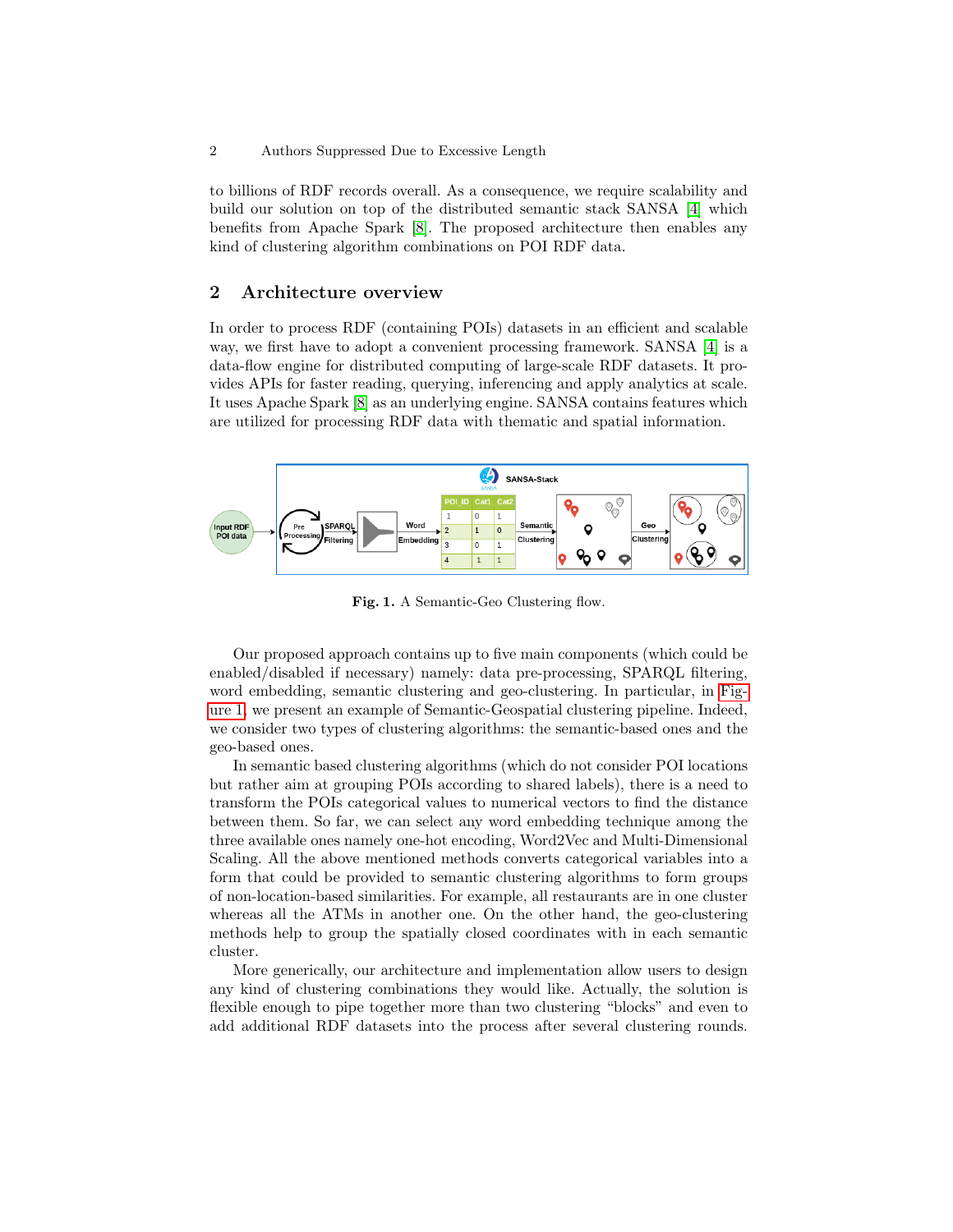

<span id="page-2-1"></span>Fig. 2. Visualizations (on a map) of the Semantic-Geo clustering pipeline steps.

In addition, we directly embedded the state-of-the-art clustering algorithms into the SANSA Machine Learning layer<sup>[3](#page-2-0)</sup> so that these pipelines are prone to be built out of the box.

## 3 Achieved Results

To illustrate the feasibility of our approach and demonstrate the potential of the RDF POI clustering library we developed in SANSA, we present –as an example– in this section the implementation results of the specific architecture presented in [Figure 1](#page-1-0) i.e. a Semantic-Geo clustering pipeline.

In order to test the process and validate the approach, we used an RDF POI dataset which follows the ontology described in [\[1\]](#page-3-4) containing around 18 000 triples which represent information on 623 POIs (i.e. around 28 triples per POI). We then chose Word2Vec [\[6\]](#page-3-5) as embedding for the K-means [\[5\]](#page-3-6) semanticclustering algorithm, before running DBSCAN [\[2\]](#page-3-7) as geo-clustering method. In details, we gave the following parameters to the algorithms: 8 clusters within 5 iterations for K-means and  $\epsilon = 0.002$  with at least 2 points per cluster for DBSCAN. The complete process took around 20 seconds using a 8GB-memory laptop running a single-node SANSA & Spark stack.

We present the results obtained at the various steps in [Figure 2](#page-2-1) on a map, the figure presents a zoom over a particular Austrian region. The figure is twofold, we first display (left side) the only result of the K-means where POIs are pinned on a map and where each color corresponds to a specific cluster. As expected,

<span id="page-2-0"></span><sup>3</sup> <https://github.com/SANSA-Stack/SANSA-ML>